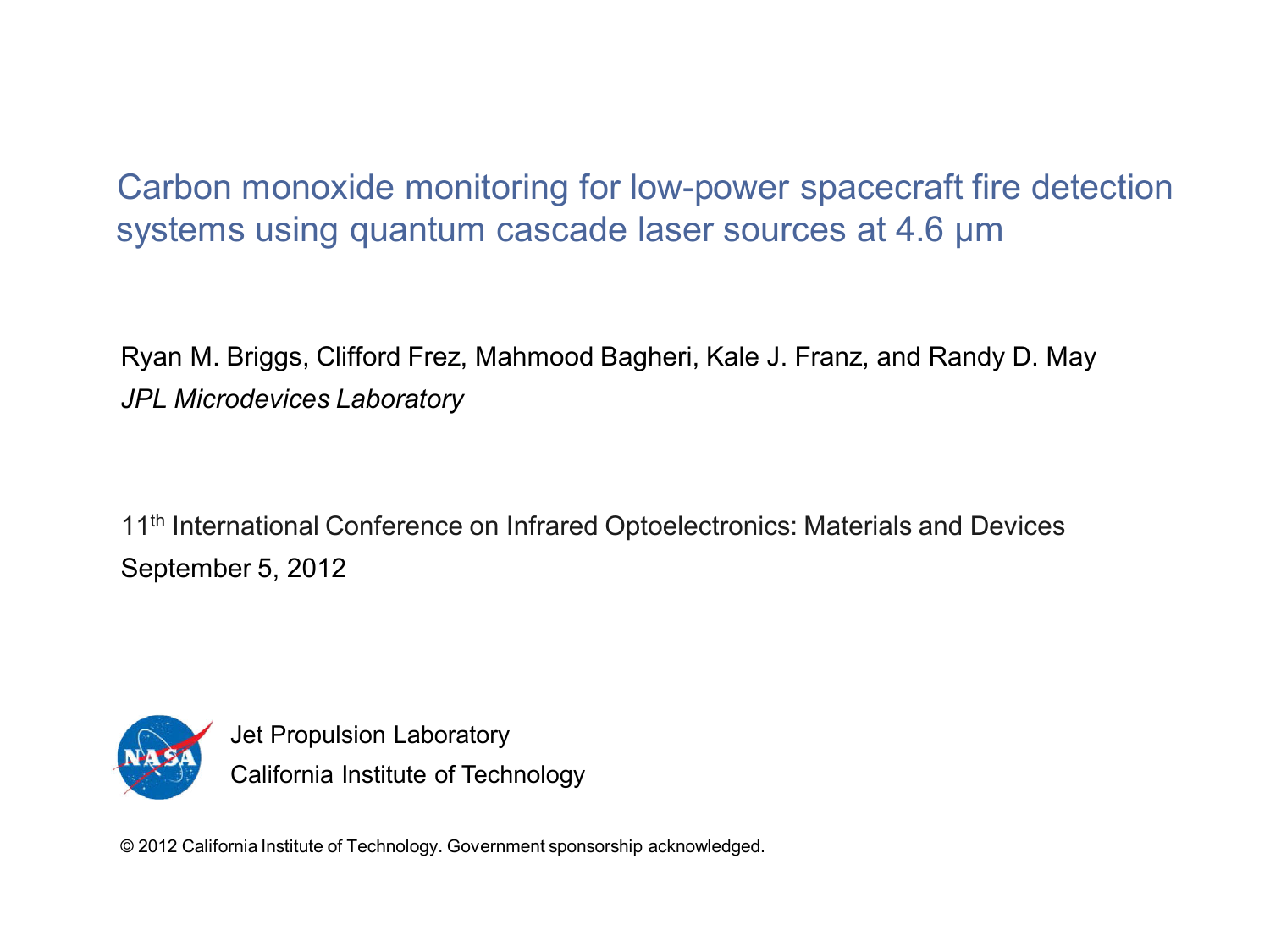# CO detection for spacecraft fire safety

- Early detection of CO, acid gases, and other combustion products is essential to manned spaceflight safety
- Laser absorption spectrometers provide advantages over other chemical sensors:
	- Low detection limit with sufficient effective interaction length
	- **Large dynamic range** using optimized sampling
	- **Gas specificity** with proper wavelength selection
	- **Fast response time** limited by flow rate
	- **No consumables**  performance independent of past exposure
- Detection instruments must have excellent **reliability**, but with **minimal size**, **weight**, and **power consumption**

#### International Space Station, March 2011



Credit: NASA

Low-gravity combustion tests of common spacecraft plastics



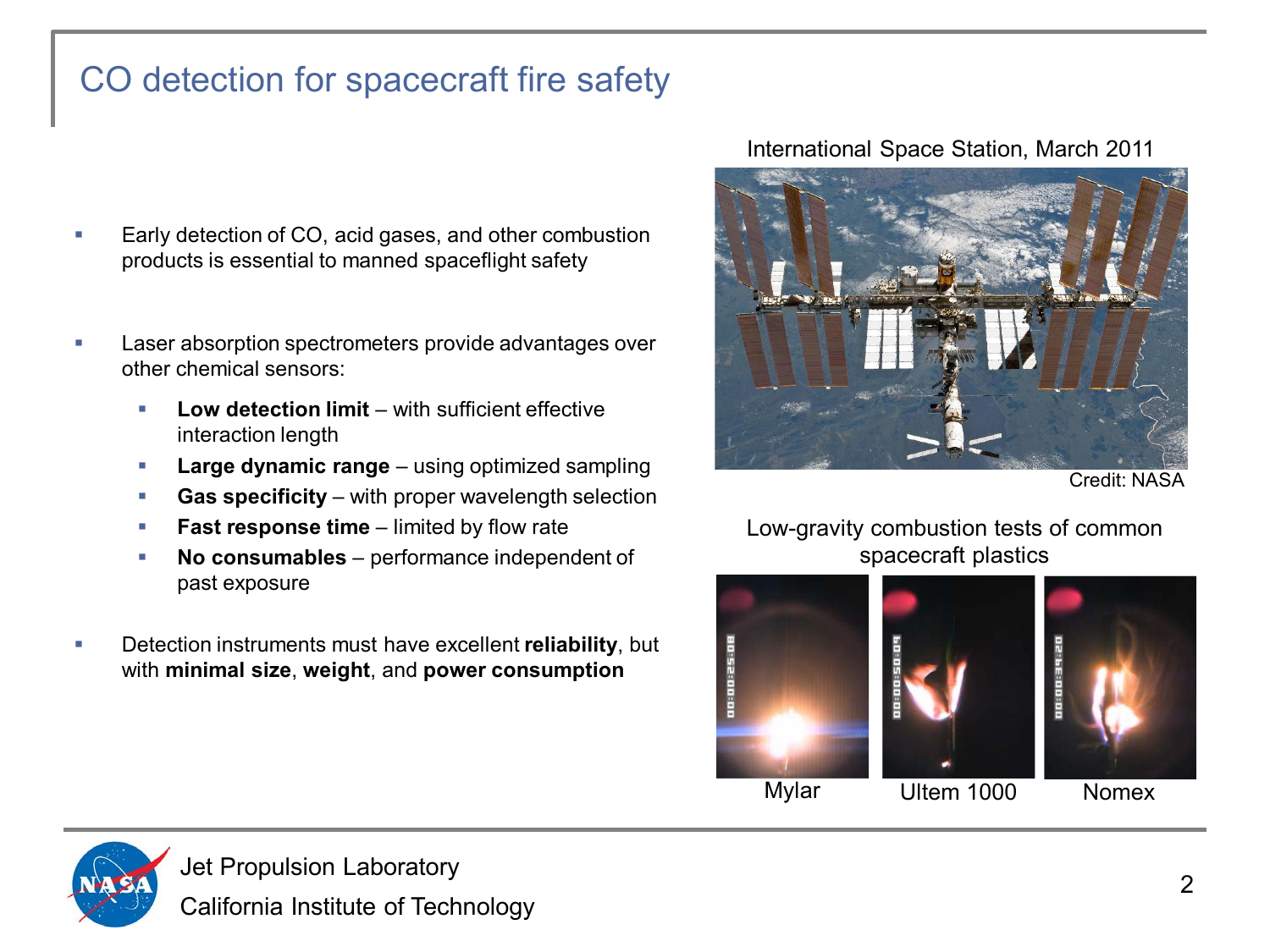### Portable laser absorption spectrometer for CO monitoring

- Strength of fundamental ro-vibrational CO lines near 4.6  $\mu$ m allow for minimal interaction length in the absorption cell
- **Instrument designed for 0.1 to 500 ppmy CO detection and** refresh rate below 1 s:
	- **25 cm single-pass absorption cell with single-mode QC** laser source and commercial MCT detector
	- Simultaneous collection of raw absorption and secondharmonic spectra
- Commercial QC lasers not suitable for low power consumption



### Prototype CO detection instrument







Jet Propulsion Laboratory

California Institute of Technology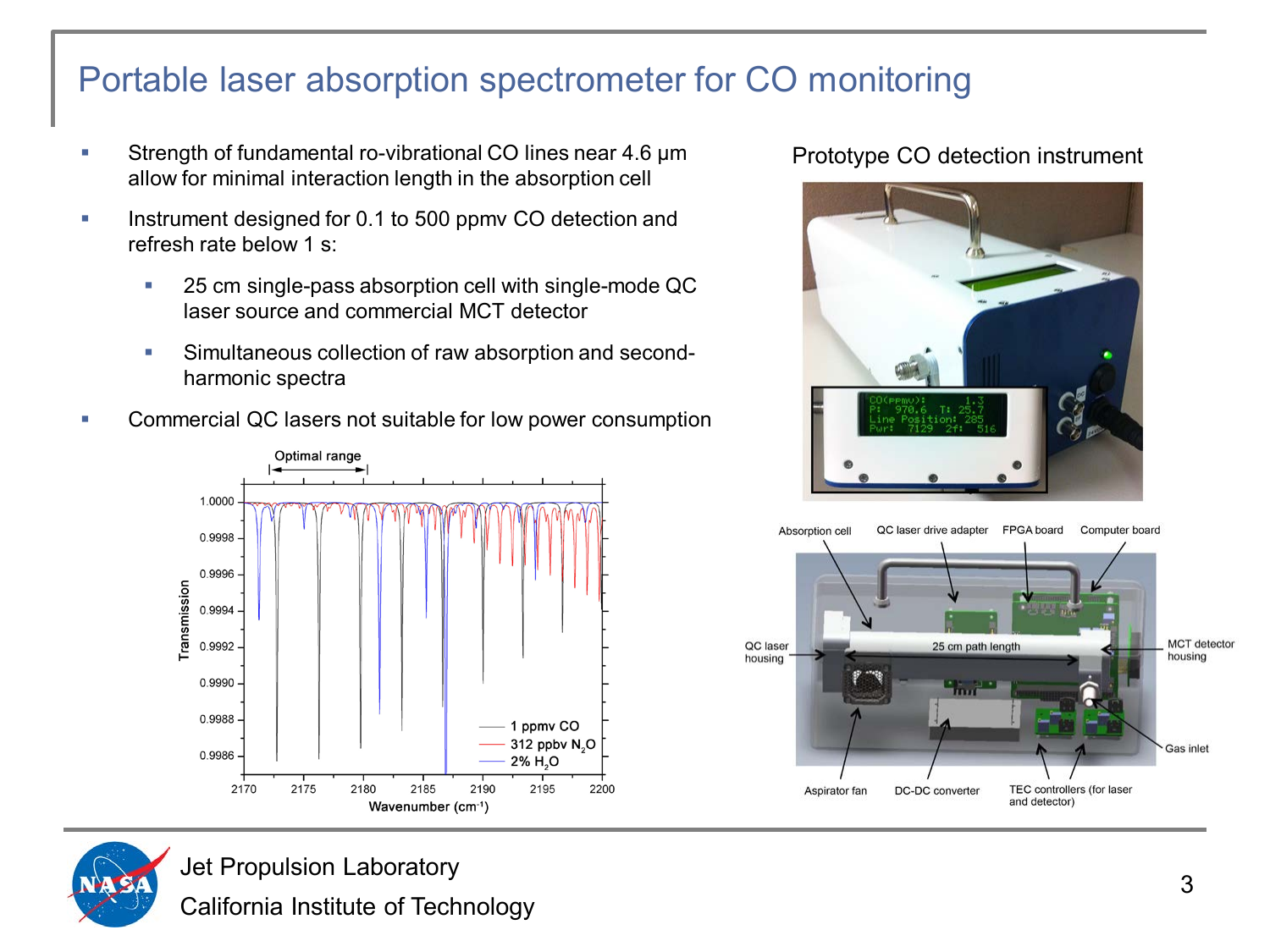## Single-mode QC laser fabrication

- Active region grown by MBE with InGaAs/AlInAs strain-balanced design adapted from Evans, *et al. APL* **91**, 071101 (2007)
- **Deep-etched surface gratings for distributed feedback (no** epitaxial regrowth required)
- Narrow dry-etched ridge minimizes active area to reduce power consumption







Jet Propulsion Laboratory California Institute of Technology